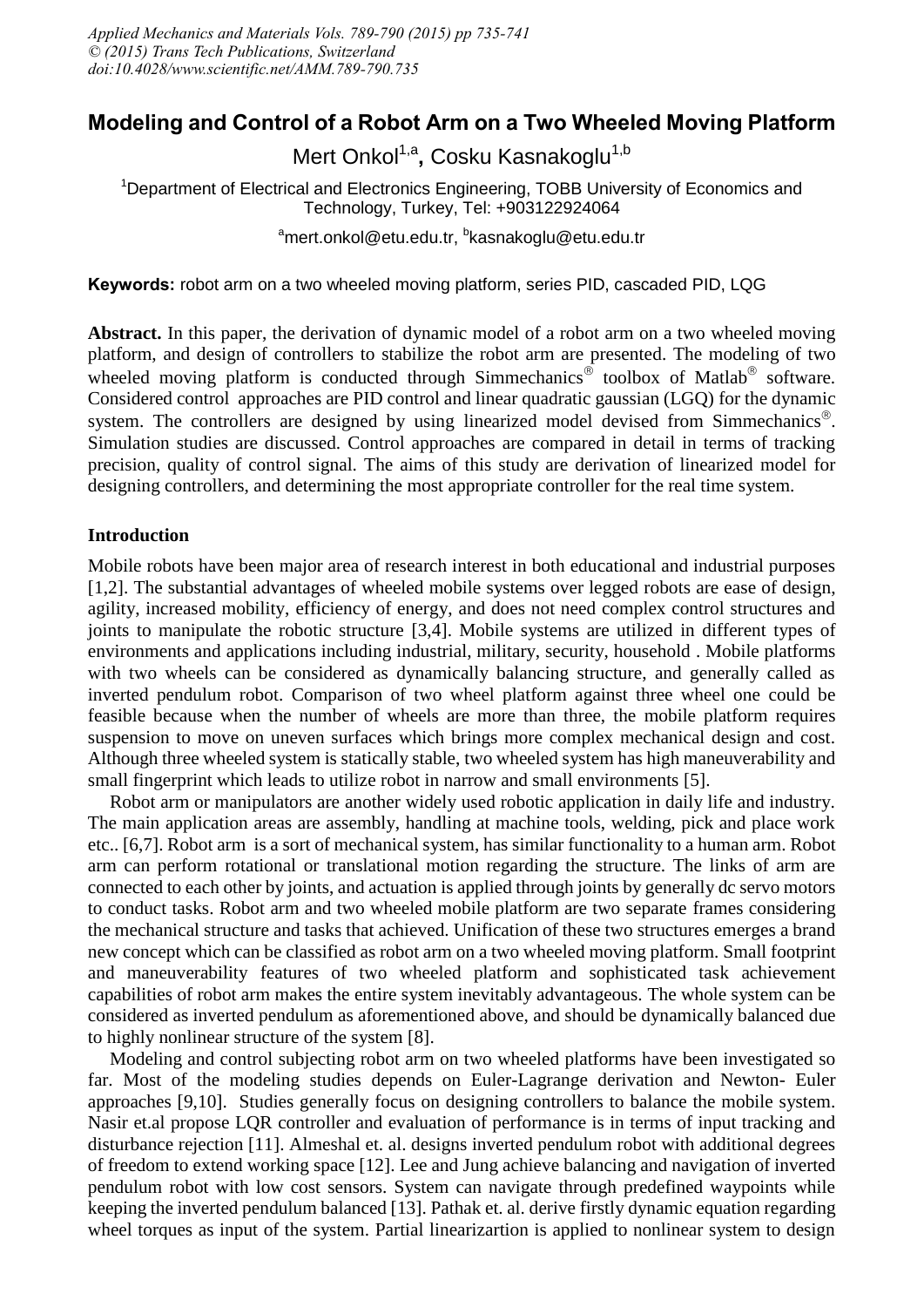controllers. Velocity controller tracks the desired path while stabilizing the inverted pendulum's angle [14].

In this paper PID and LQG control schemes are utilized to stabilize the angle and translational position of the mobile platform. PID control signal is constructed regarding current error value, integral term of error and derivative of error. Although the PID controller gives adequate performance measures on mobile system, linear quadratic gaussian (LQG) controller is an optimal control scheme which is a combination of Kalman filter and linear quadratic regulator (LQR). LQG is designed based on devised linear time invariant state space equation. Apart from conventional controller LQG controller is a dynamical system as the controlled system. Modeling of the mobile platform is achieved on Simmechanics<sup>®</sup> to obtain most appropriate design solution for real time system.

This paper is proceeds as follows: The second part derives the dynamic equation of the mobile robot system via Simmechanics® environment. The third part PID and LQG control schemes are designed respectively by utilizing Matlab® software. The fourth part considers comparison of control schemes. Finally, conclusion on simulation studies and future work is given.

#### **System Modeling**

Derivation of dynamic model is the major part of the system control. Because performance of the two wheeled platform is based on the quality of control approach and dynamic model. Two wheels are directly mounted on the chassis of the platform. By moving back and forth via applying torque on each wheel, the vehicle balances itself to upright position. To move in any direction *x*, the vehicle should change inclination angle  $\theta$  as seen in Fig. 1. In order to derive most reliable dynamic model, vehicle is modeled on Simmechanics<sup>®</sup> environment. In Fig. 1, visual output of the system can be seen clearly.



Fig. 1. Model (a) and Simmechanics (b) construction of robot arm on two wheeled moving platform

Although the dynamic model is nonlinear, it is linearized around equilibrium points ( $x = 0$ ,  $\theta = 0$ ). Defining the states of systems as  $X = [x, \dot{x}, \theta, \dot{\theta}]$ , the state space equations can be written as follows:

$$
\begin{bmatrix} \dot{x} \\ \ddot{x} \\ \dot{\theta} \\ \dot{\theta} \end{bmatrix} = \begin{bmatrix} 0 & A_{12} & 0 & 0 \\ 0 & 0 & A_{33} & A_{24} \\ 0 & 0 & 0 & A_{34} \\ 0 & 0 & A_{43} & A_{44} \end{bmatrix} \begin{bmatrix} x \\ \dot{x} \\ \theta \\ \dot{\theta} \end{bmatrix} + \begin{bmatrix} 0 \\ B_{21} \\ 0 \\ B_{41} \end{bmatrix} u , y = \begin{bmatrix} C_{11} & 0 & 0 & 0 \\ 0 & 0 & C_{23} & 0 \end{bmatrix} \begin{bmatrix} x \\ \dot{x} \\ \theta \\ \dot{\theta} \end{bmatrix} + \begin{bmatrix} 0 \\ 0 \end{bmatrix} u
$$
 (1)

where  $A_{12} = 1$ ,  $A_{33} = -0.0137$ ,  $A_{24} = 0.020$ ,  $A_{34} = 1$ ,  $A_{43} = 1.8192$ ,  $A_{44} = -2.6563$ ,  $B_{21} = 0.0378$ ,  $B_{41} = -1.8192$ 0.070,  $C_{11} = 1$ ,  $C_{23} = 57.2958$  which are parameters of linearized vehicle dynamics.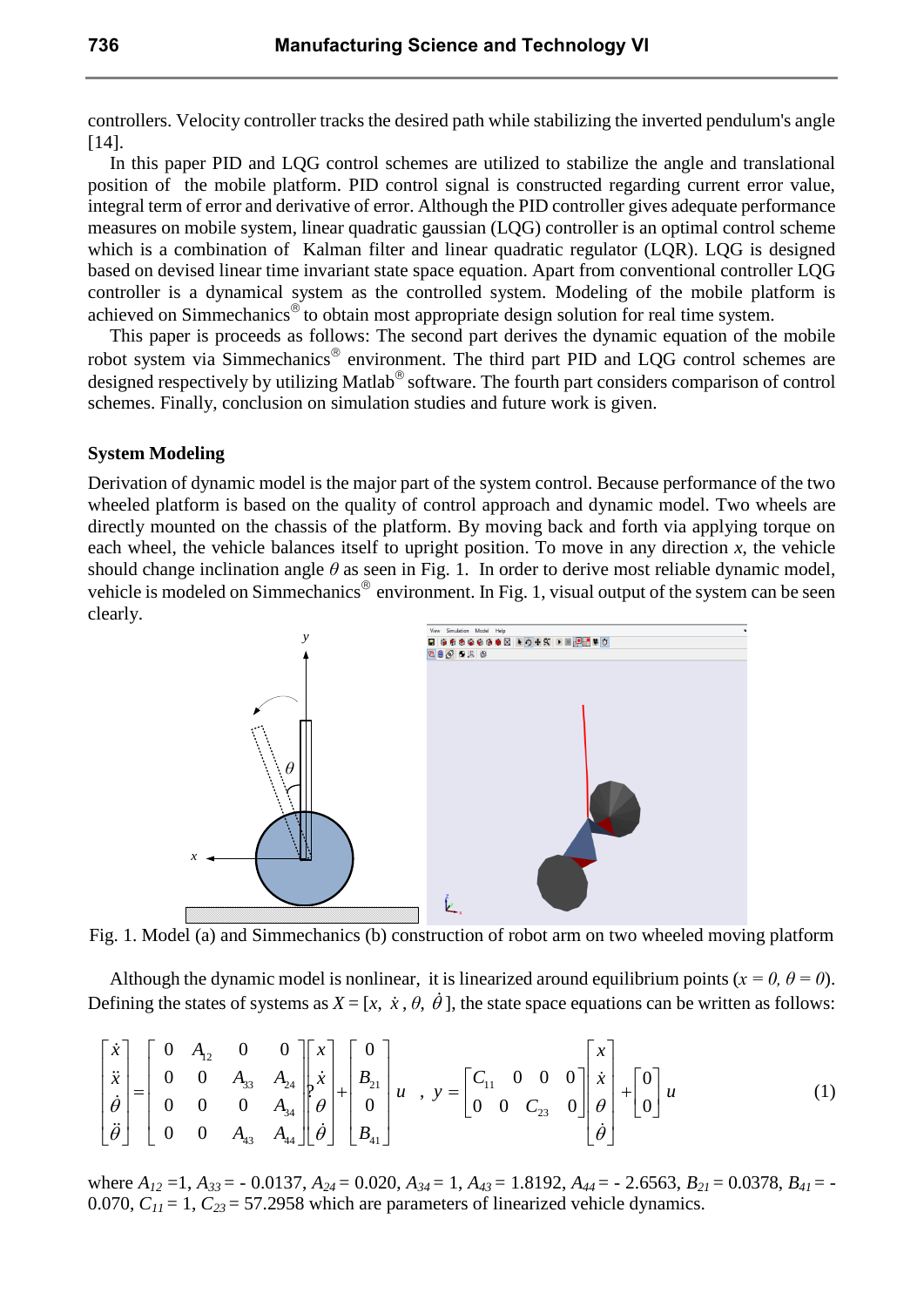### **Control Approaches**

The major purpose of the control design of the system is to track specified trajectory by keeping the robot arm balanced or tracking a reference angle generated to track a path. Due to the coupled characteristics of the system dynamics, designing a control approach could be tough objective. The number of degrees of freedom is more than control inputs, these types of systems are called as underactuated mechanical systems. Coupled characteristics of dynamics affects the system performance directly because tracking task is intensively depends on the precision of the balancing control performance of the robot arm. In this study, three linear control schemes are utilized to control the system by means of tracking and balancing. These are PID and LQG control approaches.

**PID Control Scheme.** Although PID control is a linear control method, it is widely used in control of nonlinear dynamic systems effectively. Two types of PID control structures are mentioned in this study. These are parallel PID control scheme and cascaded PID control scheme.

As seen from Fig. 2, the decoupled PID controllers are utilized. First controller is for controlling the angle around equilibrium point, second controller for controlling the linear position around equilibrium point. Cascaded PID controller is also depicted in Fig.2. Outer position controller generates appropriate reference angle values for PID angle controller.



Fig. 2. Parallel PID structure and Casceded PID structure

**Parallel PID Control Scheme.** Tuning process was carried out by utilizing PID control tuning function of Matlab<sup>®</sup> Simulink<sup>®</sup>. Firstly, PID controller for the fast dynamics which is angle, then PID controller for position, was designed respectively. After the design phase, following parameter values for the controllers are evaluated as in Table 1.

|                            | $K_{P}$   |          | Kв        | Filter Coeff (N) |  |
|----------------------------|-----------|----------|-----------|------------------|--|
| Angle Controller           | $-77.306$ | $-8.721$ | $-28.862$ | 28.637           |  |
| <b>Position Controller</b> | $-7.853$  |          | -32.488   | $0.45^{\circ}$   |  |

Table 1: Parallel PID parameters

After the simulation was run on Matlab $^{\circledast}$ , the following results are obtained in Fig. 3. The simulation is run with following parameters:

| Initial angular position   | $10^{\circ}$ |  |
|----------------------------|--------------|--|
| Initial linear position    | 0 meters     |  |
| Simulation time            | 500 seconds  |  |
| Reference angular position | ∩∘           |  |
| Reference linear position  | 0 meters     |  |

Table 2: Simulation parameters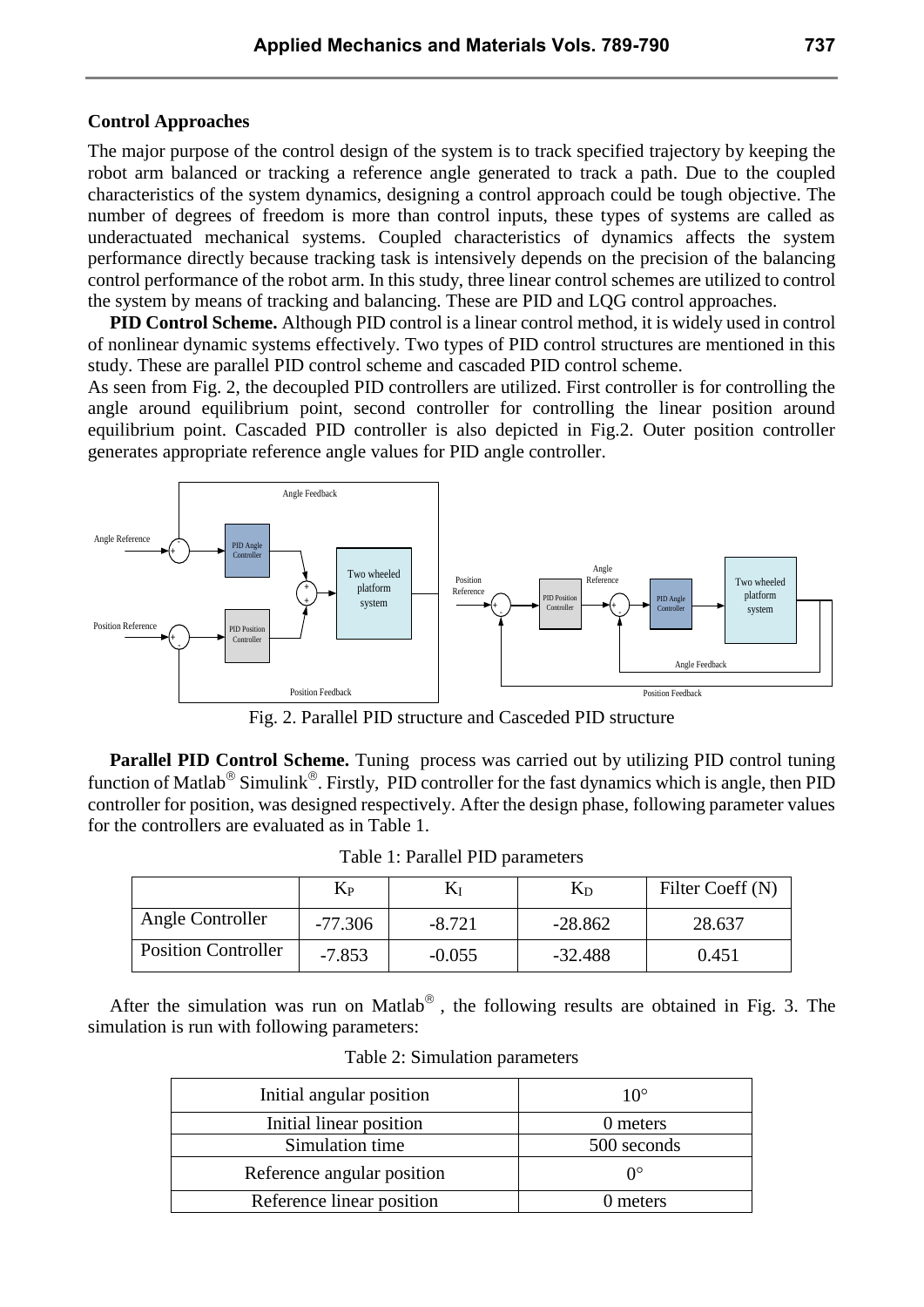

Fig. 3. Control signal and tracking results for parallel PID control scheme

The results of the controller are shown in Fig. 3. Initial angular error is fairly compensated about in 10 seconds. However, linear position reached approximately 10 meters away from the initial value. It takes considerable much time to recovery to its desired value. The control signal fluctuates inside its predefined range.

**Cascaded PID Control Scheme.** Due to the poor performance indices of series PID controller, more power PID scheme should have been considered. Cascade PID controller involves two control loops that use two feedback signals to control one essential variable. In our system, primary controller is position controller that generates reference angle values for the secondary controller. The control signal of secondary controller is directly applied to system. Although, the secondary controller controls fast dynamics, the primary controller handles slow dynamics of the system. In Table. 3 controller parameters are depicted.

|                            | $K_{P}$   | Δī       | $K_D$     | Filter Coeff (N) |
|----------------------------|-----------|----------|-----------|------------------|
| Angle Controller           | $-77.306$ | $-8.721$ | $-28.862$ | 28.637           |
| <b>Position Controller</b> | 0.426     | 0.002    | 1.319     | 2.067            |

Table 3: Parallel PID parameters

The simulation studies were carried out under same conditions as in series PID except simulation time of 50 sec.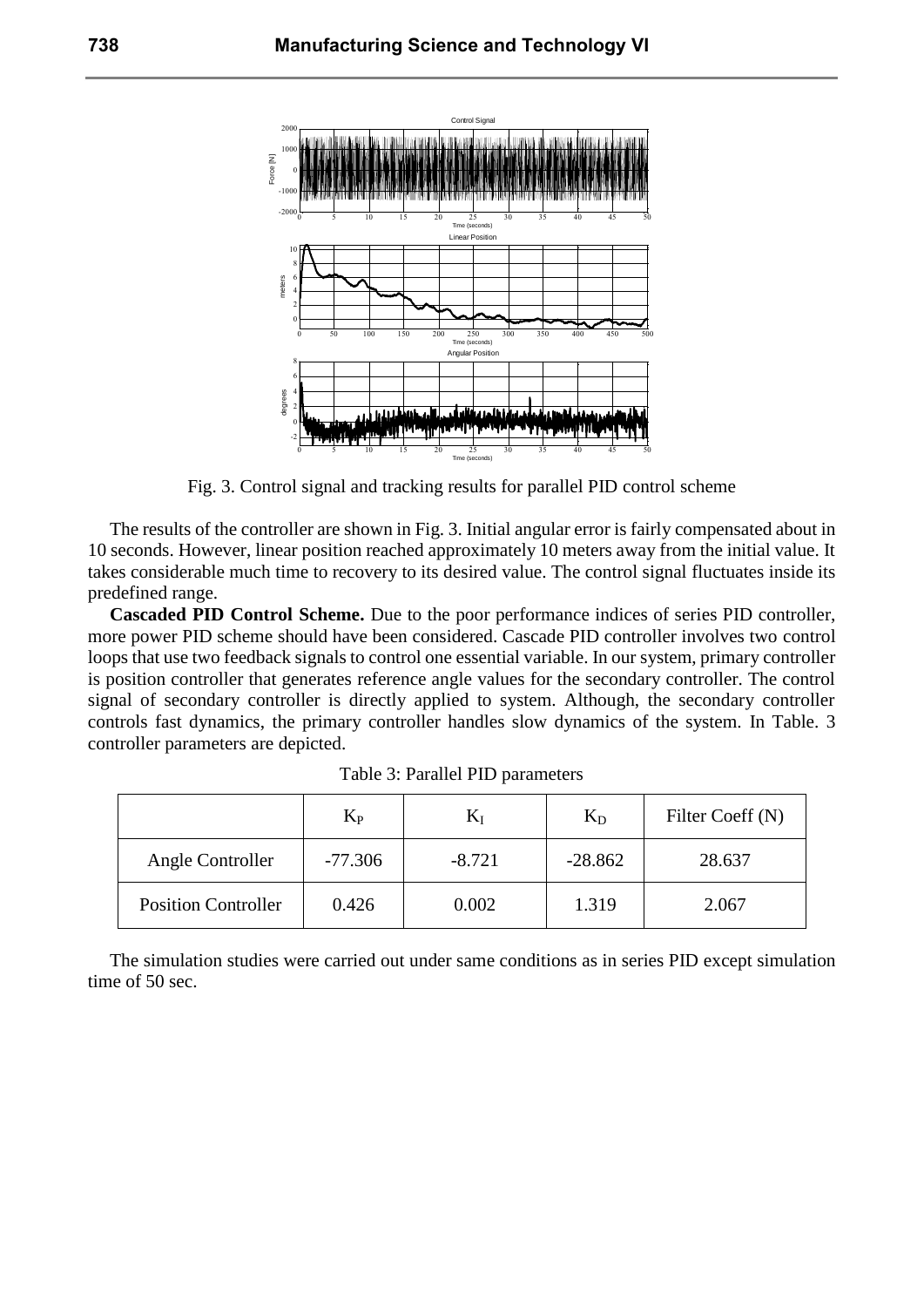

Fig. 4. Control signal and tracking results for cascaded PID control scheme

As it can be clearly seen from Fig. 4, unlike the results in series PID simulations, linear position and angular position reaches their steady state values in reasonable time. Position controller generates required reference angle values to stabilize itself. Linear position values do not reach to such values in previous simulation study. Angular position values are changing inside reasonable magnitudes which are reference values generated by position controller. The controller produces nearly smooth control signals with respect to previous one.

**LQG Control Scheme.** Linear Quadratic Gaussian control is combination of Linear Quadratic Regulator (LQR) and Kalman filter. LQG guarantees the stability of the closed-loop system. Performance of the system can be focused by confidence of system stability. In order design LQG controller for two wheeled system, states of the system are  $x$ ,  $\dot{x}$ ,  $\theta$ ,  $\theta$ . LQG regulator minimizes the cost function in Eq. 2.

$$
J = \left\{ \lim_{\tau \to \infty} \frac{1}{\tau} \int_{0}^{\tau} [x^T, u^T] Q_{xu} \begin{bmatrix} x \\ u \end{bmatrix} dt \right\}
$$
(2)

depending on the state equations in Eq. 3 where the *w* is process noise and *v* is measurement noise. *R* and *Q* values in Eq. 4 were tuned properly to minimize cost function in Eq. 2.

$$
\begin{aligned} \n\dot{x} &= Ax + Bu + w \\ \ny &= Cx + Du + v \tag{3} \n\end{aligned}
$$

$$
\mathcal{L}_{\mathcal{A}}(\mathcal{A})=\mathcal{L}_{\mathcal{A}}(\mathcal{A})=\mathcal{L}_{\mathcal{A}}(\mathcal{A})=\mathcal{L}_{\mathcal{A}}(\mathcal{A})=\mathcal{L}_{\mathcal{A}}(\mathcal{A})=\mathcal{L}_{\mathcal{A}}(\mathcal{A})=\mathcal{L}_{\mathcal{A}}(\mathcal{A})=\mathcal{L}_{\mathcal{A}}(\mathcal{A})=\mathcal{L}_{\mathcal{A}}(\mathcal{A})=\mathcal{L}_{\mathcal{A}}(\mathcal{A})=\mathcal{L}_{\mathcal{A}}(\mathcal{A})=\mathcal{L}_{\mathcal{A}}(\mathcal{A})=\mathcal{L}_{\mathcal{A}}(\mathcal{A})=\mathcal{L}_{\mathcal{A}}(\mathcal{A})=\mathcal{L}_{\mathcal{A}}(\mathcal{A})=\mathcal{L}_{\mathcal{A}}(\mathcal{A})=\mathcal{L}_{\mathcal{A}}(\mathcal{A})=\mathcal{L}_{\mathcal{A}}(\mathcal{A})=\mathcal{L}_{\mathcal{A}}(\mathcal{A})=\mathcal{L}_{\mathcal{A}}(\mathcal{A})=\mathcal{L}_{\mathcal{A}}(\mathcal{A})=\mathcal{L}_{\mathcal{A}}(\mathcal{A})=\mathcal{L}_{\mathcal{A}}(\mathcal{A})=\mathcal{L}_{\mathcal{A}}(\mathcal{A})=\mathcal{L}_{\mathcal{A}}(\mathcal{A})=\mathcal{L}_{\mathcal{A}}(\mathcal{A})=\mathcal{L}_{\mathcal{A}}(\mathcal{A})=\mathcal{L}_{\mathcal{A}}(\mathcal{A})=\mathcal{L}_{\mathcal{A}}(\mathcal{A})=\mathcal{L}_{\mathcal{A}}(\mathcal{A})=\mathcal{L}_{\mathcal{A}}(\mathcal{A})=\mathcal{L}_{\mathcal{A}}(\mathcal{A})=\mathcal{L}_{\mathcal{A}}(\mathcal{A})=\mathcal{L}_{\mathcal{A}}(\mathcal{A})=\mathcal{L}_{\mathcal{A}}(\mathcal{A})=\mathcal{L}_{\mathcal{A}}(\mathcal{A})=\mathcal{L}_{\mathcal{A}}(\mathcal{A})=\mathcal{L}_{\mathcal{A}}(\mathcal{A})=\mathcal{L}_{\mathcal{A}}(\mathcal{A})=\mathcal{L}_{\mathcal{A}}(\mathcal{A})=\mathcal{L}_{\mathcal{A}}(\mathcal{A})=\mathcal{L}_{\mathcal{A}}(\mathcal{A})=\mathcal{
$$

 $R = 0.001$ ,  $Q = 0.1$ (4)

Designed LQG dynamic system is as follows: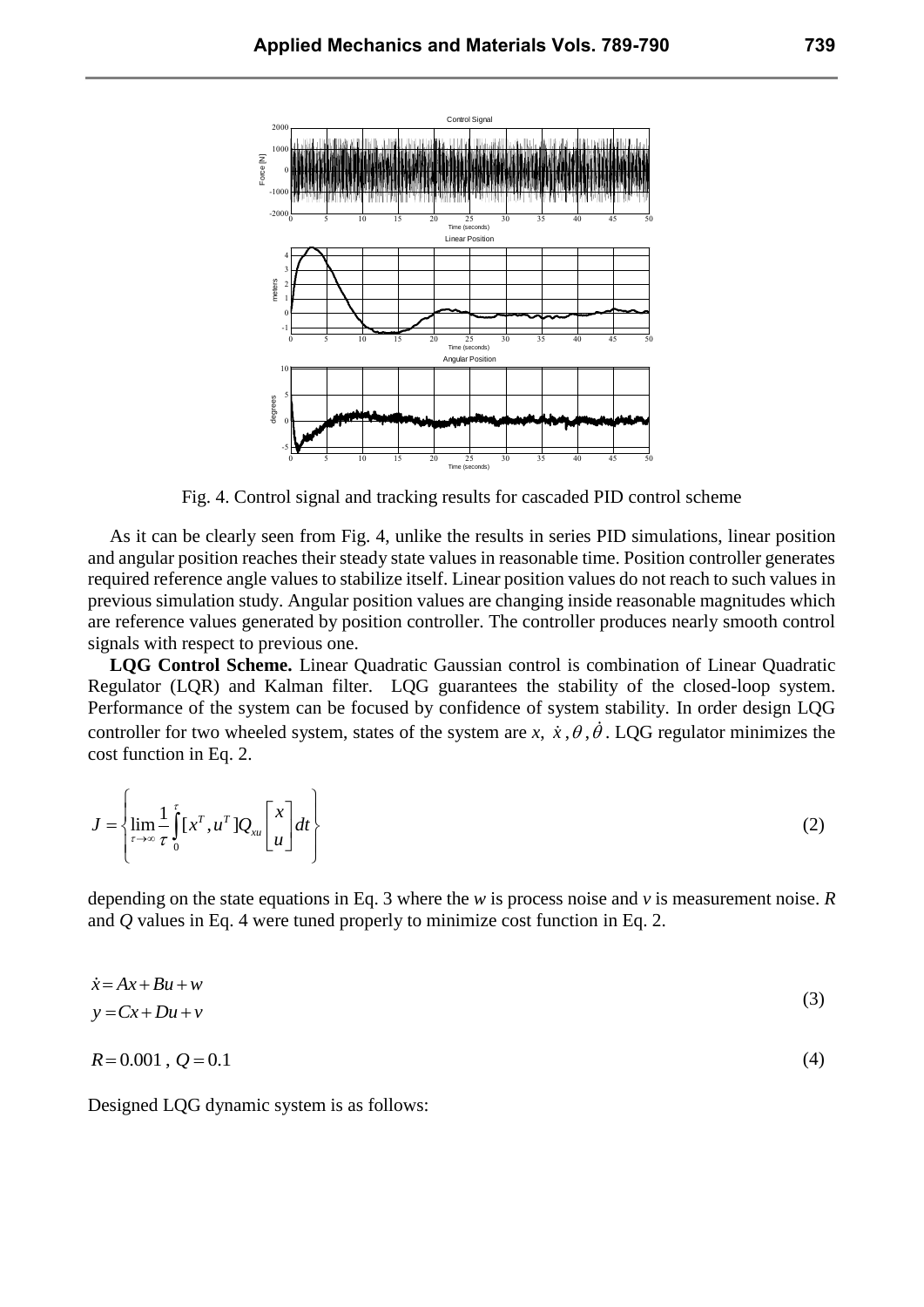

Fig. 5. Control signal and tracking results for LQG control scheme

The results of LQG control scheme in Fig. 5 that linear position and angular position are regulated with satisfactory precision. Although the linear position exceeds the error value in cascaded PID, angular position quickly regulates itself. On the other hand, the control signal is quiet smoother than the PID equivalent, nearly one tenth of previous signals.

## **Conclusion**

Three different approaches have been considered on dynamic model derived in Matlab $^{\circledR}$  software. Series PID control scheme, cascaded PID control scheme and LQG control designs are applied respectively. The advantage of both PID controllers is that they do not need a detailed dynamic model of the system. Controllers could be adjusted via trial and error process. However, by the help of powerful tuning capabilities of Matlab® environment, most appropriate controller gains are set to yield the most performance from system. Especially, cascaded PID controller has better performance by means of control signal and regulation time even the original plant is nonlinear and coupled. LQG control design is an optimal control approach which is also suitable for linear dynamic systems. Although the LQG linear position and angular position dynamics have not the best overshoot performance, the control signal magnitude and smoothness is the most compatible one by means of